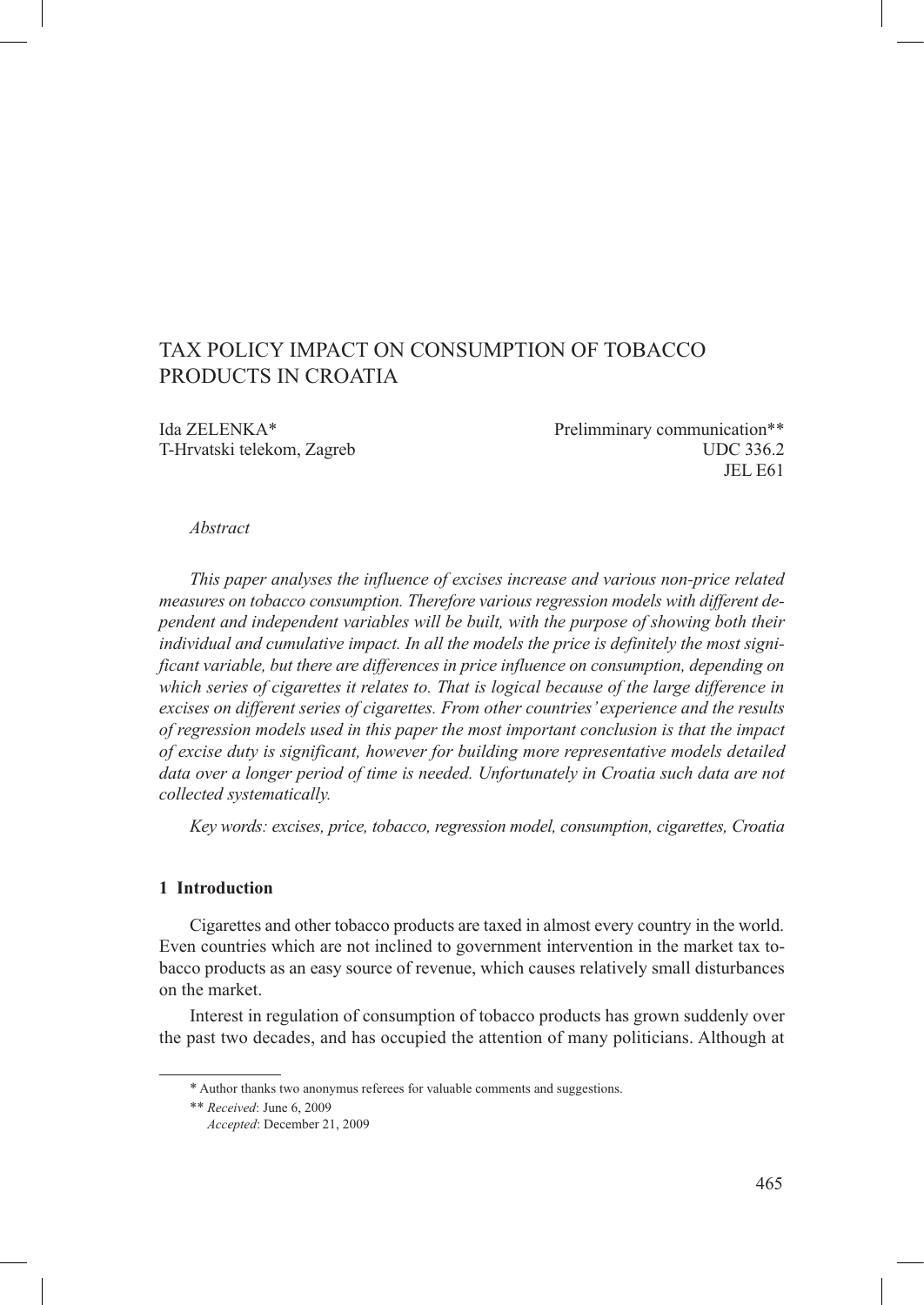first sight it seems that these regulations relate to an attempt to reduce consumption, the reasons are varied. Whilst some regulations relating to limitation of use, health warnings and limited advertising, try to reduce consumption directly, laws related to increased excise duty have two opposing effects. One is the fiscal effect of increased revenues to the state budget, and the other is the effect of reducing consumption by increasing the price. Precisely this second effect is debatable. That is to say, the increase in price of a product should, by the laws of economics, reduce consumption of that product. However the effect will not be sufficiently large if there is no close substitute, which is the case with tobacco products. The fact should also not be overlooked that tobacco products cause addiction, which further reduces the possibility of rapid adjustment through new, higher prices.

Several studies (WHO, 2003; Goel and Nelson 2008, Budak, Goel and Nelson 2006) have assessed the effect of various political measures on tobacco consumption. The results vary within and across categories depending on the postulates and population they relate to. Despite this, various measures probably have a synergic effect and they all rely on the fact that a comprehensive approach, which includes price and non-price measures, is most effective in reducing tobacco consumption. As in the world, in Croatia policies are based on both forms of measures. Despite laws relating to price measures, their effect in Croatia is small because those laws are not applied consistently, and often laws that are adopted are changed, in that stricter laws are repealed and milder ones are adopted. There are many reasons for this. Perhaps the best example is the law on the limitation of the use of tobacco products adopted on 22 October 2008, with an adjustment period of six months from the date it came into force (OG 125/08). The law was, that is to say, amended in under six months after the end of the adjustment period. For these reasons this study will pay more attention to price measures founded on an increase in excise duty.

Various regression models will be calculated and conclusions will differ due to the insufficient quality of data or the lack of data for a sufficiently long time period, but it will all confirm the hypothesis that an increase in excise and the consequent increase in price will reduce consumption.

In the second part of the text, policies to control tobacco consumption in Croatia will be presented, in the third there is a regression analysis of the effect of price and non-price measures on consumption of tobacco products in Croatia, and in the end there is a conclusion.

#### **2 Policies to control tobacco in Croatia**

In the last decades of the twentieth century, tobacco was regulated in Croatia by four laws: the Tobacco Act (NN 69/99), the Act on the Special Tax on Tobacco Products (NN 51/94, 56/95, 67/99, 136/02), the Occupational Health and Safety Act (NN 59/96) and the Act on Health Quality and Health Inspection of Food and Items for General Consumption (NN, 60/92, 1/96). Whilst the first two laws related mainly to growing and taxing tobacco and tobacco products, the second two laws contained elements to protect the population from the harmful effects of tobacco smoke. The Occupational Health and Safety Act prohibits smoking at work. However, companies and organizations have the right to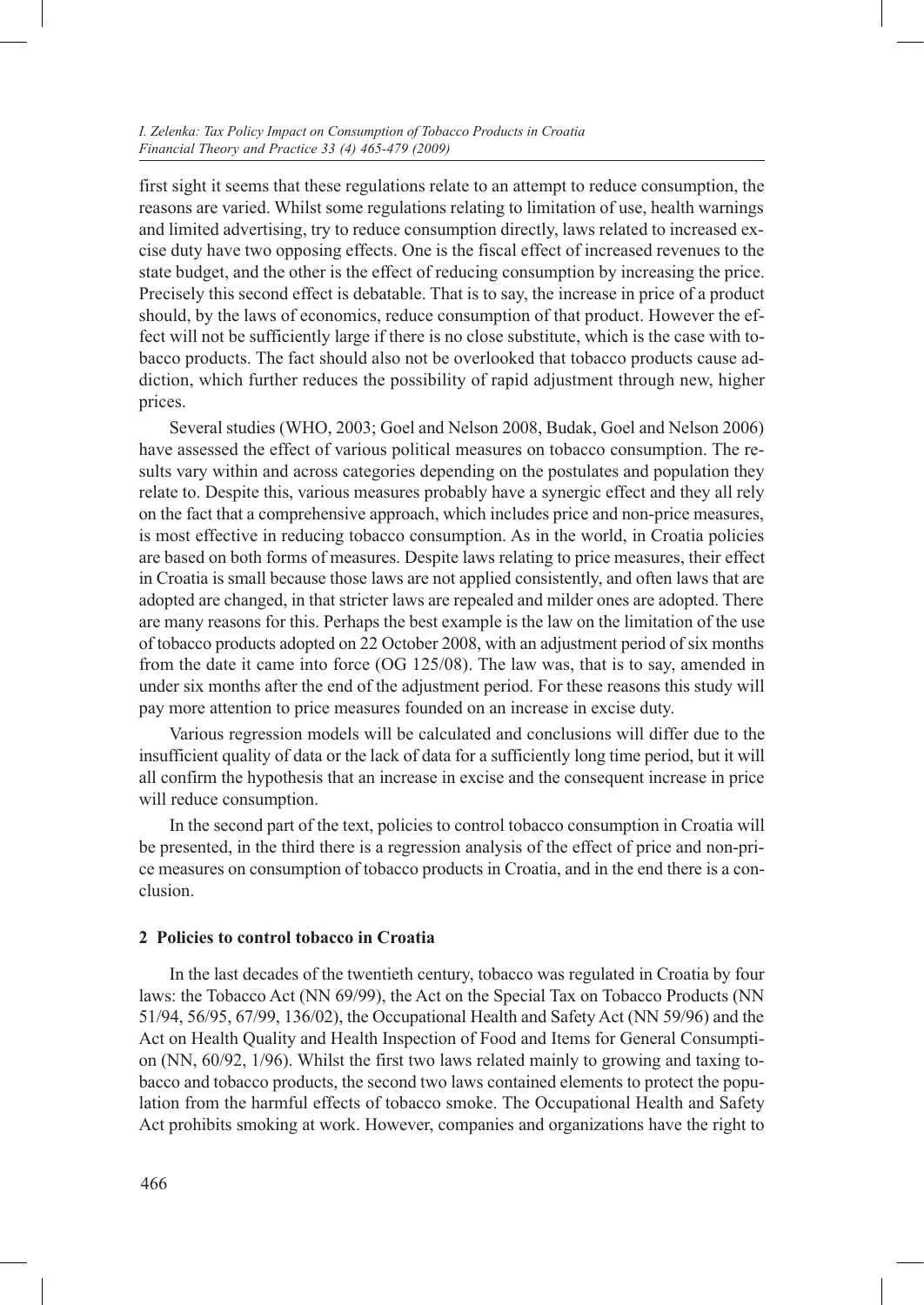establish through internal acts in which rooms smoking is permitted, taking into account the right of non-smokers not to be exposed to tobacco smoke from their environment, as well as the danger of smoking in certain work processes (danger of fire etc). The Act on Health Quality and Health Inspection of Food and Items for General Consumption prohibits direct advertising of tobacco and tobacco products and regulated the quantity of tax and nicotine in cigarettes. From the end of 1999 the use of tobacco products has been primarily regulated by the Act on the Limitation of Use of Tobacco Products (NN 128/99, 137/04, 125/08). These acts primarily give weight to passive smoking which had not been regulated before.

The tobacco industry found loop holes in these acts and ways to avoid the legal provisions, and they advertised tobacco indirectly in various media (television, radio, advertising hoardings, newspapers and magazines). Under pressure from smokers, companies very often permitted smoking in most of the working area by their internal acts. On the other hand, all that time, excise duty was rising. However, to reduce smoking to a minimum, politicians need to take all factors into account in creating their policies. On Graph 1, there is a visual presentation of the primary and external factors which affect individuals in making decisions on smoking.





*Souce: Helakorpi et al. (2008)*

According to WHO (2003), the basic recommendations to politicians are that programs to control tobacco should be comprehensive in order to minimize tobacco consumption and should include: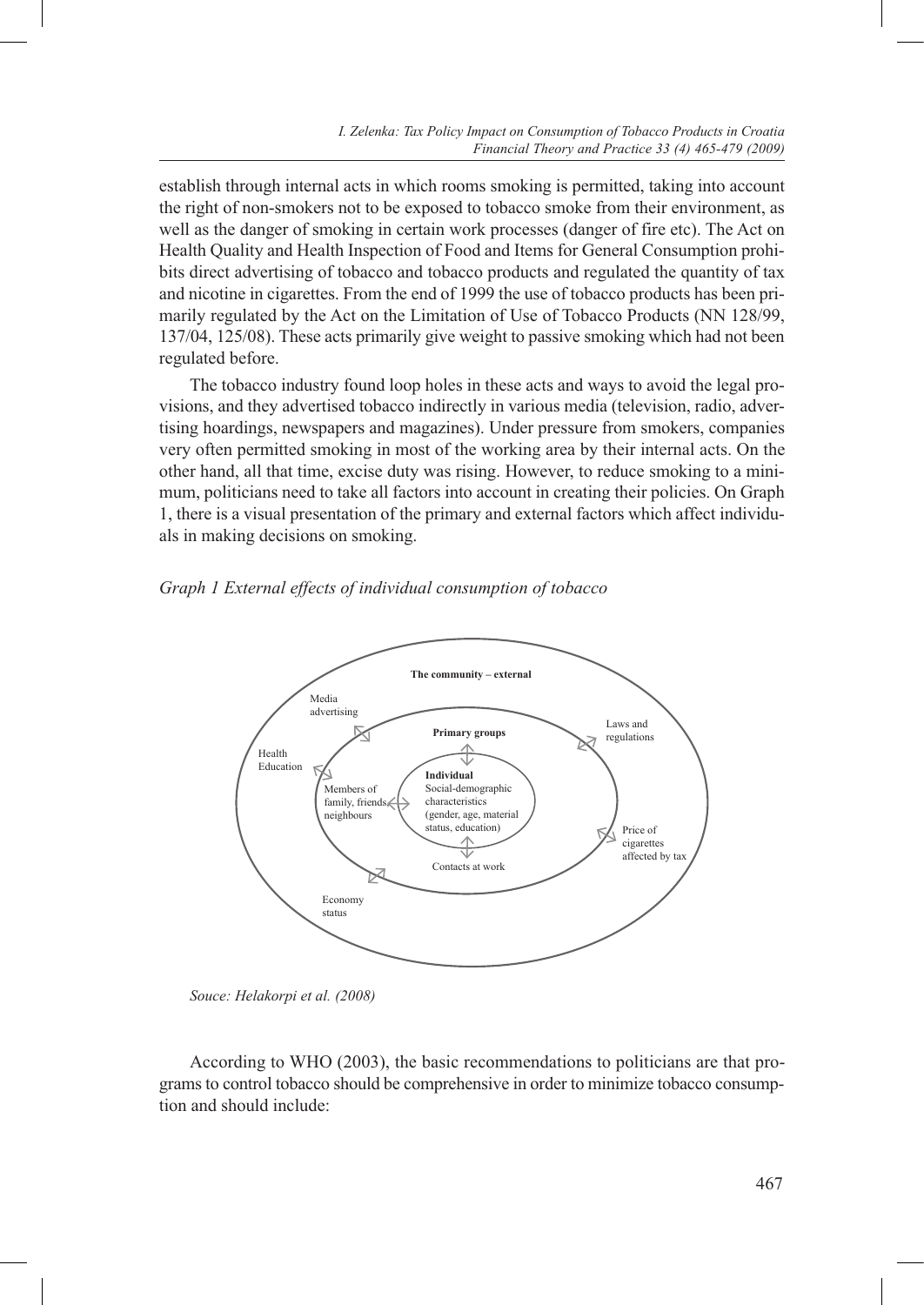- constant price rises, in line with inflation
- comprehensive prohibition of advertising of tobacco products
- firm restrictions on smoking at work and in public places
- education and anti-smoking advertising campaigns
- improved labelling with warnings on products
- increased access to therapy related to giving up smoking

For tax policies to achieve the effect of reducing consumption, attention should be paid to the following:

- the special tax should be increased so much that the price of tobacco products is raised above the average rate of inflation and increase in income, in order to ensure a constant reduction in the ability of people to afford tobacco products;
- prohibition of all customs and tax free sales of tobacco products;
- redirecting a significant amount of government revenues, including those from tax on tobacco, into financing tobacco control programs;
- alignment of taxes and prices of all tobacco products to prevent exchange of one tobacco product for another

Excise duty has been imposed on tobacco products in Croatia since 1994 and so far the most frequent changes have been increases in the rate. Up to 1999 the level of excise duty differed in terms of the following groups of cigarettes: foreign, licensed, foreign in free zones, domestic hard packet, domestic soft packet. From 1999 cigarettes have been categorized into three series: A – popular series, B – standard and C – extra. The tax payers are the producers and importers of tobacco products, although most often the tax is paid completely by the end user<sup>1</sup>. Graphs 2 and 3 demonstrate this, showing how prices mainly move in the same direction as excise duty. Graph 2 shows the movements of series A cigarette prices in kunas and excise in the period from 1995 to 2007.





*Source: author's calculation* 

<sup>1</sup> Data on how much excise duty the tax payer imposed on the retail price are not publicly available.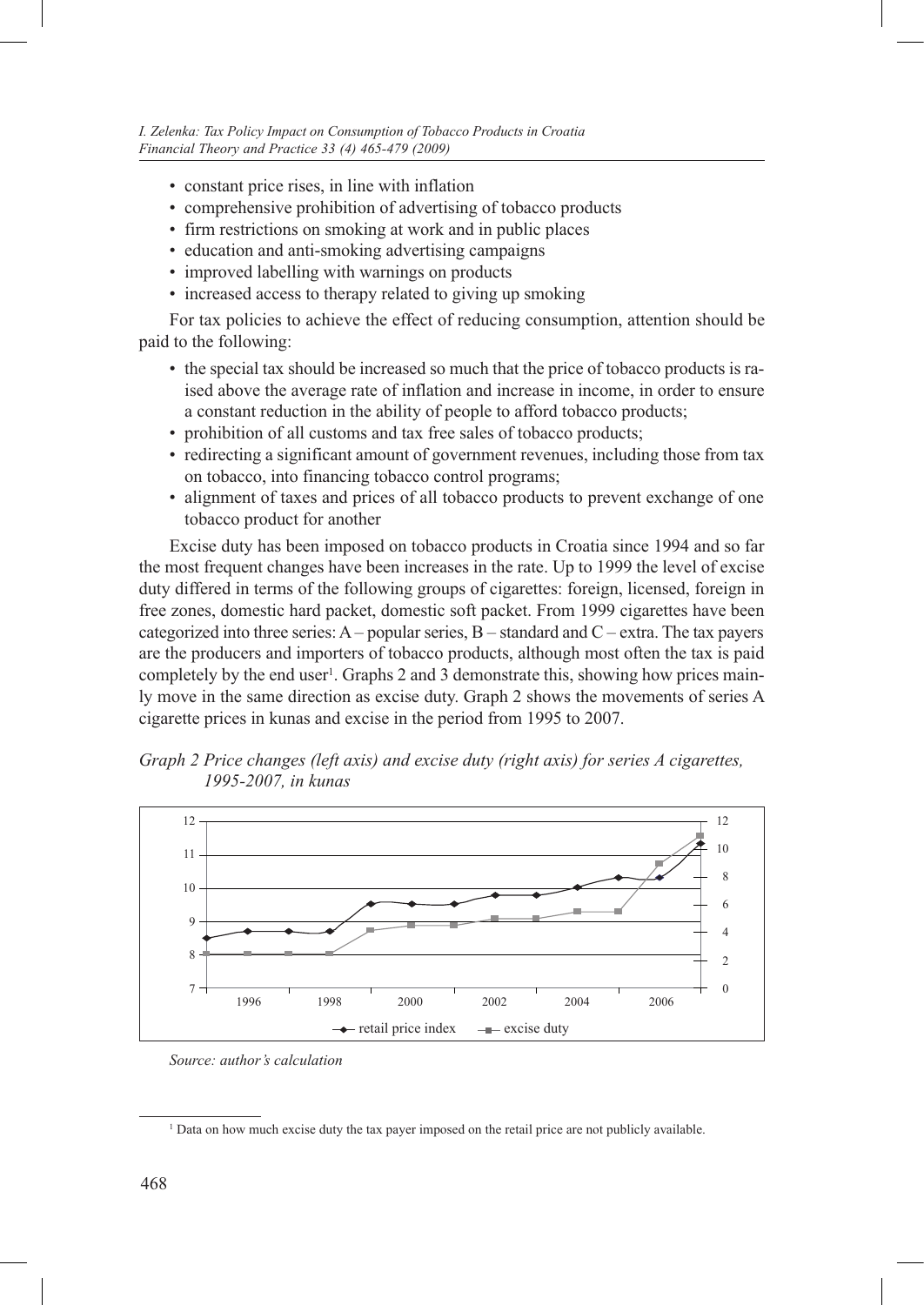Graph 3 shows the movements of the relative amount of the retail prices of cigarettes and the mean value of excise in kunas for the period from 1995 to 2007.<sup>2</sup>

*Graph 3 Movements of retail prices of cigarettes (left axis) and mean value of excise duty (right axis) 1995-2007, in kunas*



*Source: author's calculation*

As a visual presentation of the effect of price measures (increase in tax) and non-price measures (laws) we will use Graph 4. The curve on the graph shows consumption, and the times when certain measures came into force are also drawn in on the graph. The measures are divided into those relating to changes to the level of excise duty on tobacco products or laws on the special tax on tobacco products (for the sake of this paper they will be marked as S.T.) and those relating to laws limiting the use of tobacco products (in this paper they will be indicated by: L.U.). The fact that the level of excise duty changed is not sufficient on its own, but is used in the form of whether there was a change and how large it was, so alongside Graph 4 is Graph 5 which shows the mean value of excise duty in the same period. From the graphs it is clear that the average excise duty is rising constantly, with the proviso that the largest rise clearly took place in the period from 2005 to 2007. On the other hand, consumption was constantly falling in the period from 1998 to 2001, and saw another brief fall in 2003-04.

Although excise duty rose significantly in 2005, consumption in the previous period (up to 2005) in comparison with the later period, may be explained by the fact that laws were being passed at that time much more often, both relating to prices and those not relating to price, which affected the consciousness of smokers. The fact should also in no

<sup>2</sup> The CBS using the index reports on prices. The index is calculated from changes in prices in that for the index of the reference year the number 100 is taken (in our case the reference year is 1995) and the indexes of the other years are obtained by adding up the percentage changes to prices in that year in relation to the reference year with the value of the index in the reference year (which is 100).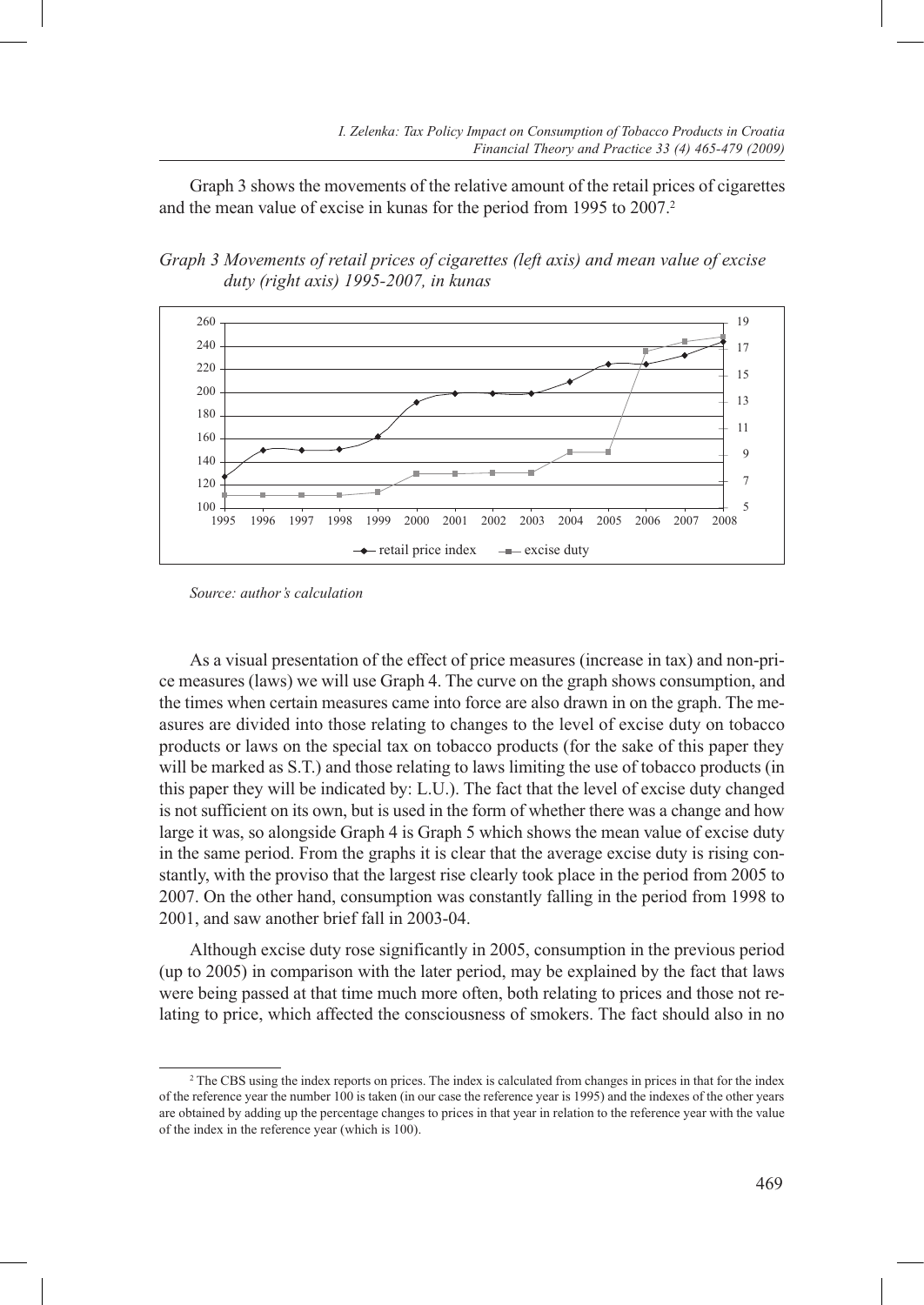way be overlooked that smoking has become increasingly less acceptable in society, especially in foreign countries.

Several foreign studies have monitored the consumption of tobacco products and determined various influences on consumption. One of the most precise, in the sense of the representativeness of the models and conclusions, was conducted in California. That is to say, as a result of comprehensive policies to control tobacco, in the period from 1990 to 2006 a visible fall was recorded in consumption of tobacco products in California. Gilpin, Messere, White and Pierce (2006) studied how far the reduction in tobacco consumption per head of population related to a reduction in the number of people who started smoking, the number of people who stopped smoking and the number of people who cut down on their smoking. The data were divided into two time periods (1990-96 and 1996- 2002).



*Graph 4 Changes to consumption of tobacco products 1997-2007 in tons*

*Source: author's calculation* 

*Graph 5 Changes to mean values of excise duty 1994-2007, in kunas*



*Source: author's calculation*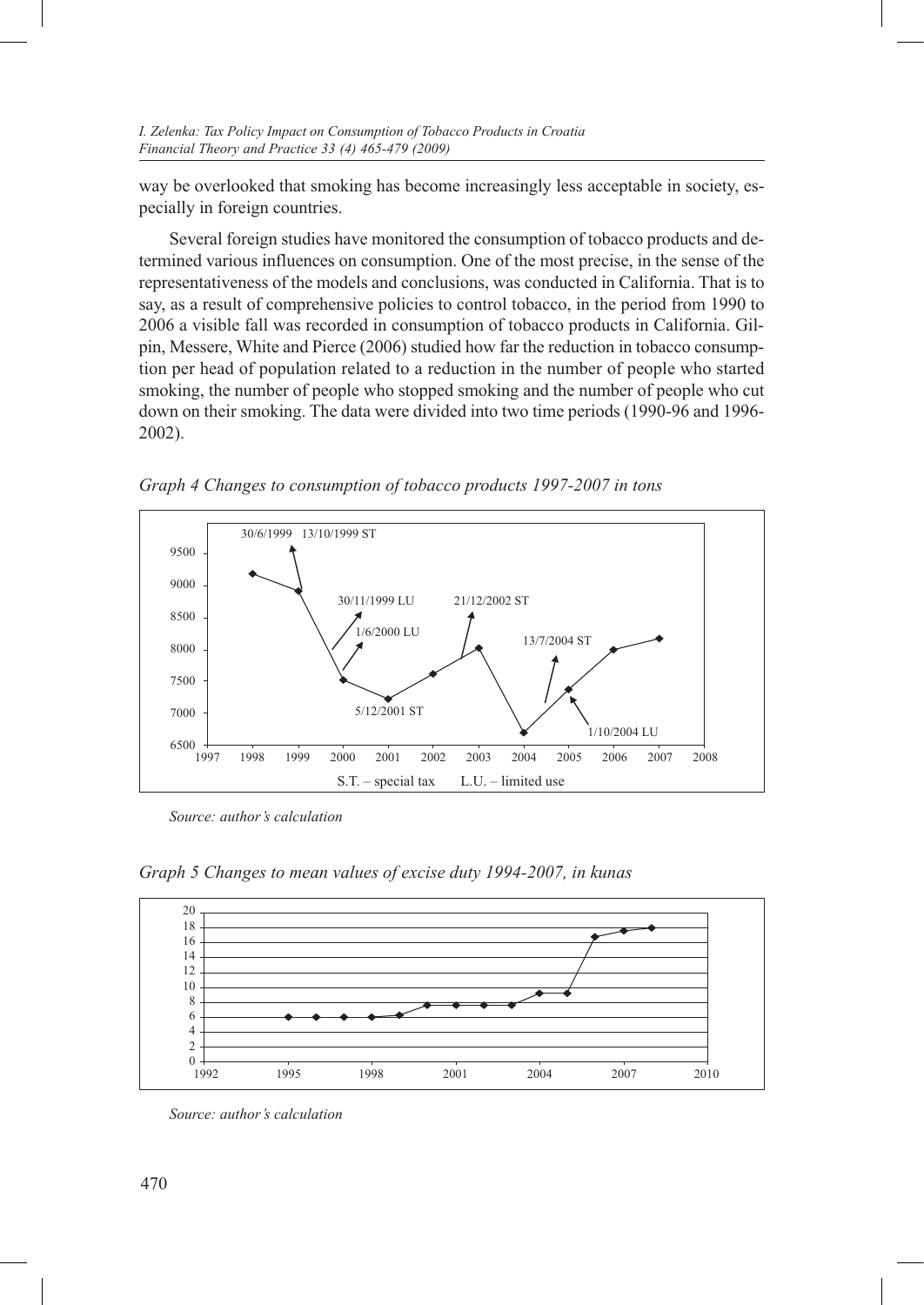In the first period the conclusion was that most of the fall was the result of a reduction in smoking by existing smokers and then a fall in the number of new smokers. In the second period, of the total reduction 22% consisted of those who had stopped smoking. The conclusion was that a campaign against smoking has the most significant effect over a longer period.

This occurs because smokers are able to maintain the necessary level of nicotine by smoking fewer cigarettes than usual. When they adjust to that lower level they become less addicted and the decision to stop smoking is easier.

Although the increase in excise does not have to be reflected completely on the end user, that is tax payers may bear some of the burden themselves, in the same way an increase in excise may be a good excuse for producers and importers to raise the price of cigarettes by more than the amount of the excise duty. Research into a 36% price rise of cigarettes in 1983 in the USA showed that, in terms of quantity, the main component of the increase was not the increase in excise but a major increase in the wholesale price by the major producers (Harris, 1987). It was similar in Croatia in 2007 when the price of cigarettes rose even though at that point there was no increase in excise duty. The effect of the increase in excise and the introduction of a law limiting the consumption of cigarettes is best seen in the example of consumption of the popular series A cigarettes<sup>3</sup>. That is to say, the lowest excise duties are imposed on that group, and their price is clearly the lowest. It is thought that the great majority of those who smoke these cigarettes are people with lower purchasing power. It is assumed that these individuals react more quickly and more strongly than others to a price rise. Graph 6 shows this best, especially in comparison with Graph 4.



*Graph 6 Consumption of series A cigarettes 1995-2007 (in millions of boxes)*

*Source: author's calculation* 

<sup>&</sup>lt;sup>3</sup> Regarding the series, the only available data for a longer period of time were for consumption in millions of packets for series A although it would be best to be able to present these results for all the series.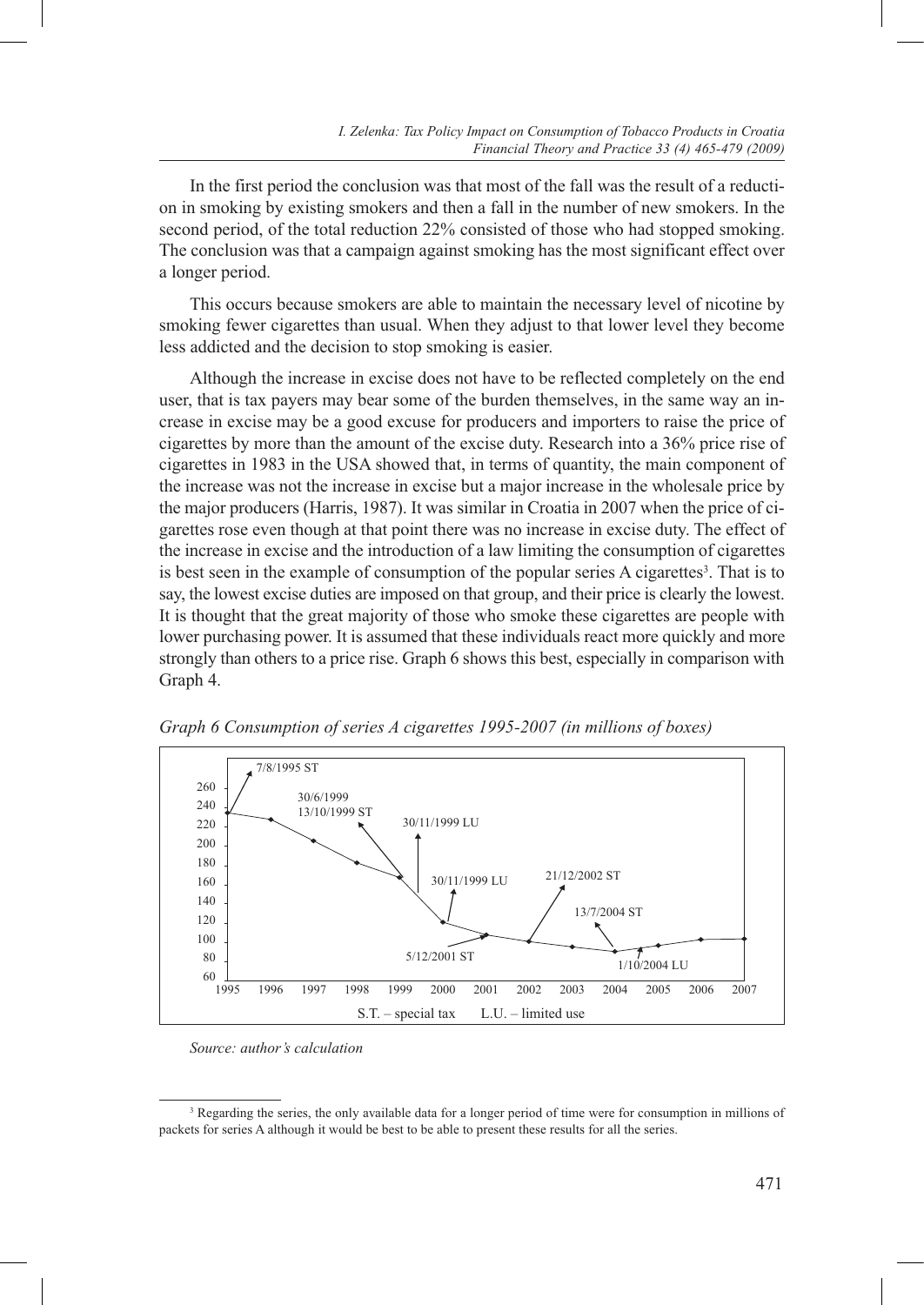## **3 Regression analysis of the effect of price and non-price measures on consumption of tobacco products in Croatia**

#### *3.1 Methodology and sources used in calculating models*

The methods by which an attempt will be made to establish the effect of policies to control tobacco for consumption are simply linear regression and multiple linear regression. Using linear regression, by the smallest square method, the best possible linear function of consumption is found (regression line). Table 1 shows the parameters obtained from the regression line.

#### *Table 1 Results obtained by regression analysis*

| Regression line:                                                                                                                                                              | $\hat{Y} = \hat{\beta}_0 + \hat{\beta}_1 X_1 + \hat{\beta}_2 X_2 +  + \hat{\beta}_n X_n$ |
|-------------------------------------------------------------------------------------------------------------------------------------------------------------------------------|------------------------------------------------------------------------------------------|
| Free coefficient – expected value of dependent variables<br>when independent variables are equal to zero                                                                      |                                                                                          |
| Coefficient with dependent variables – show absolute<br>average change of dependent variables when independent $\hat{\beta}_1, , \hat{\beta}_n$<br>variables grow by one unit |                                                                                          |

#### *Table 2 Indicators of success of the regression model*

| Determinant coefficient ( $0 \le R^2 \le 1$ ; $R^2 = 0$ ,<br>adjustment of weakest; $R^2 = 1$ , adjustment of best) | $\mathbb{R}^2$                                                                                             |
|---------------------------------------------------------------------------------------------------------------------|------------------------------------------------------------------------------------------------------------|
| Adjusted determinant coefficient (when there are<br>several independent variables)                                  | $\overline{R^2}$                                                                                           |
| Standard regression error                                                                                           | $\hat{\sigma}_{\hat{y}}$                                                                                   |
| Length of time line (number of observations)                                                                        | n                                                                                                          |
| Total sum of square errors                                                                                          | <b>SST</b>                                                                                                 |
| Regression sum of square errors                                                                                     | <b>SSR</b>                                                                                                 |
| Sum of squares of random error                                                                                      | <b>SSE</b>                                                                                                 |
| T- test for each parameter $\beta$ ;<br>Null hypothesis: $\beta_i = 0$                                              | Value $T(n-(k+1))$ statistics and p value.<br>n- number of observations k- number<br>independent variables |
| F- test with null hypothesis that each of $\beta$ , equals<br>zero (in the case of several independent variables)   | Value F statistics and p value                                                                             |

In order to obtain the regression model of excise and consumption or prices and consumption, the greatest problem is that consumption of tobacco products has only been monitored systematically since 2006 and data are available through the statistical reports of the CBS, *Production and visible domestic consumption of selected, most important products of PRODOCOM according to value sold of industrial production*. In order to be able to take a longer period of time, consumption was calculated from statistical reports of sales,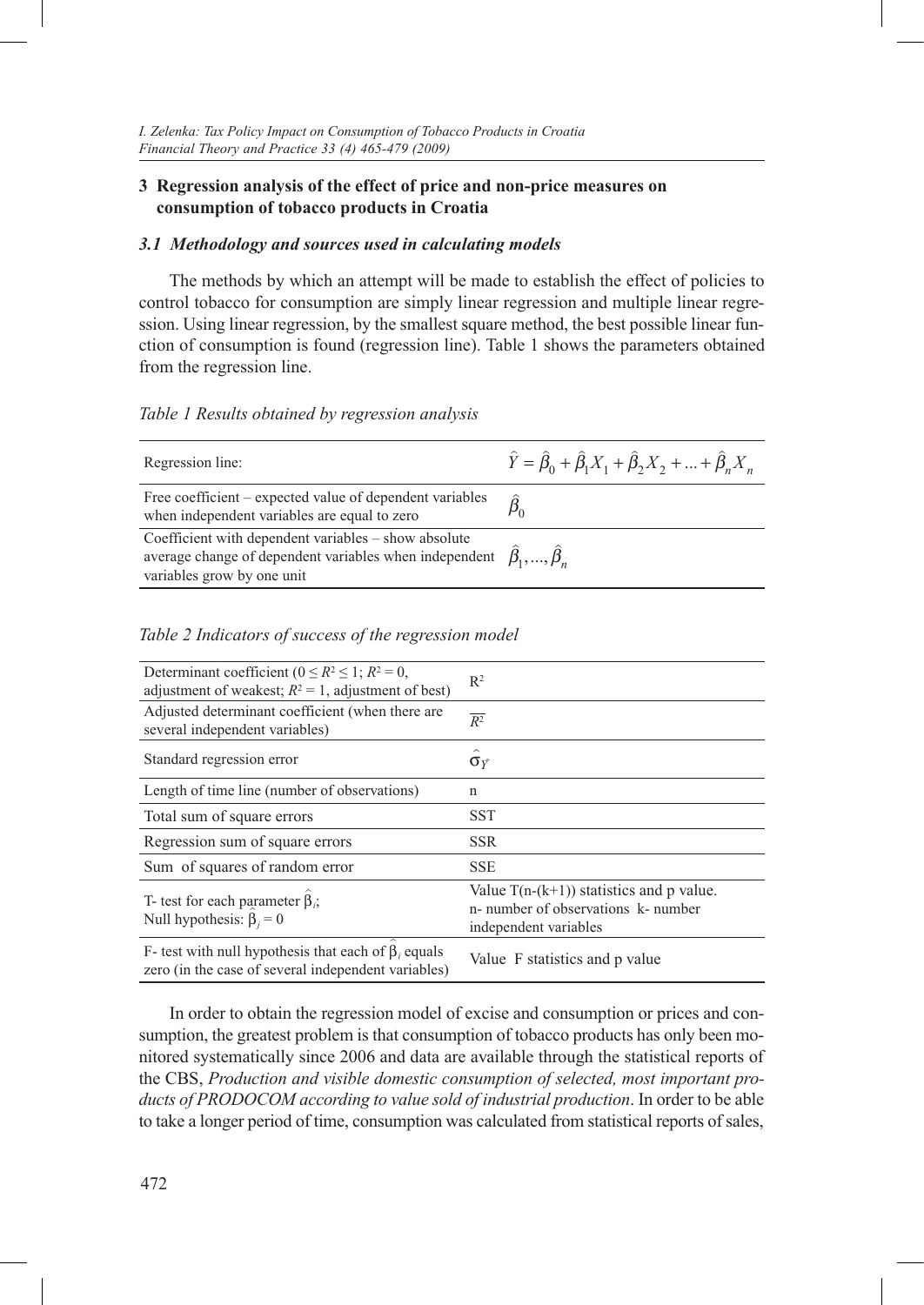imports and exports for which comparable reports existed for the period from 1998-2007. Although this is not the best possible way of calculation, since it excludes the factors of illegal imports of cigarettes and also assumes that all cigarettes imported in a given year were also sold, probably that difference evens out through the years. For the independent variable of price the retail price index is used for cigarettes, calculated in comparison with 1994. For the independent variable of excise duty, the mean value of excise duty was taken for the series. Since the amount of excise varies depending on the series of cigarettes in question, it is clear that for many reasons it would be more realistic to develop a regression model according to the series of cigarettes. From the Rovinj tobacco factory (TDR) data was provided on consumption and price of series A and series B cigarettes (TDR 2008, 2008a). Unfortunately the data related to different time periods, but they were still used for some regression models, to show how far those models are representative.

Table 3 shows the following models with their dependent variables:

- M 2 dependent variables consumption of series B cigarettes in million packets
- M 2.1 independent variable price of series B cigarettes
- M 3 dependent variable consumption of cigarettes in tons
- M 3.1 independent variable retail price index
- M 3.1.1 independent variables retail price index and laws
- M 3.2 independent variable mean value of excise duty
- M 4 consumption of cigarettes in thousands of units
- M 4.1 independent variable retail price index
- M 4.1.1 independent variables retail price index and laws

#### *3.2 Results of regression analysis*

Tables 3 and 4 show the regression models calculated with different dependent variables (they are described below the title of the model), independent variables (written in the first column), and different lengths of time (n). The variables which relate to price policies are prices and excise duty, and the variables which related to non-price policies are "laws" which are given as dummy variables<sup>4</sup>. Below the sign of the model the regression line is given. In the line "constant" and in the lines of independent variables (price, excise and laws) the coefficients are given beside the variables, and beside them in brackets the P values are give of the T-statistics<sup>5</sup>. Table 3 shows the regression models which as dependent variables are taken by consumption of series A cigarettes (MODEL 1).

M 1.1 takes excise as a dependent variable, and it only differs from M 1.2 in the size of the series of data, that is M 1.2. is given to show that a series that is not much smaller gives much worse results. M 1.1.1. also takes laws as dependent variables. M 1.3. takes prices as a dependent variable, and M 1.3, takes prices and laws. Logarithmic models are used to show price and tax elasticity.

<sup>4</sup> The variable "laws" has a value of 1 if in a given year a law was passed relating to limitation of the use of tobacco products.<br><sup>5</sup> p values of T-statistics for a certain coefficient show the level of probability at which we accept the hypothesis

that the coefficient is equal to zero, that is that a certain independent variable does not cause a change in a dependent one.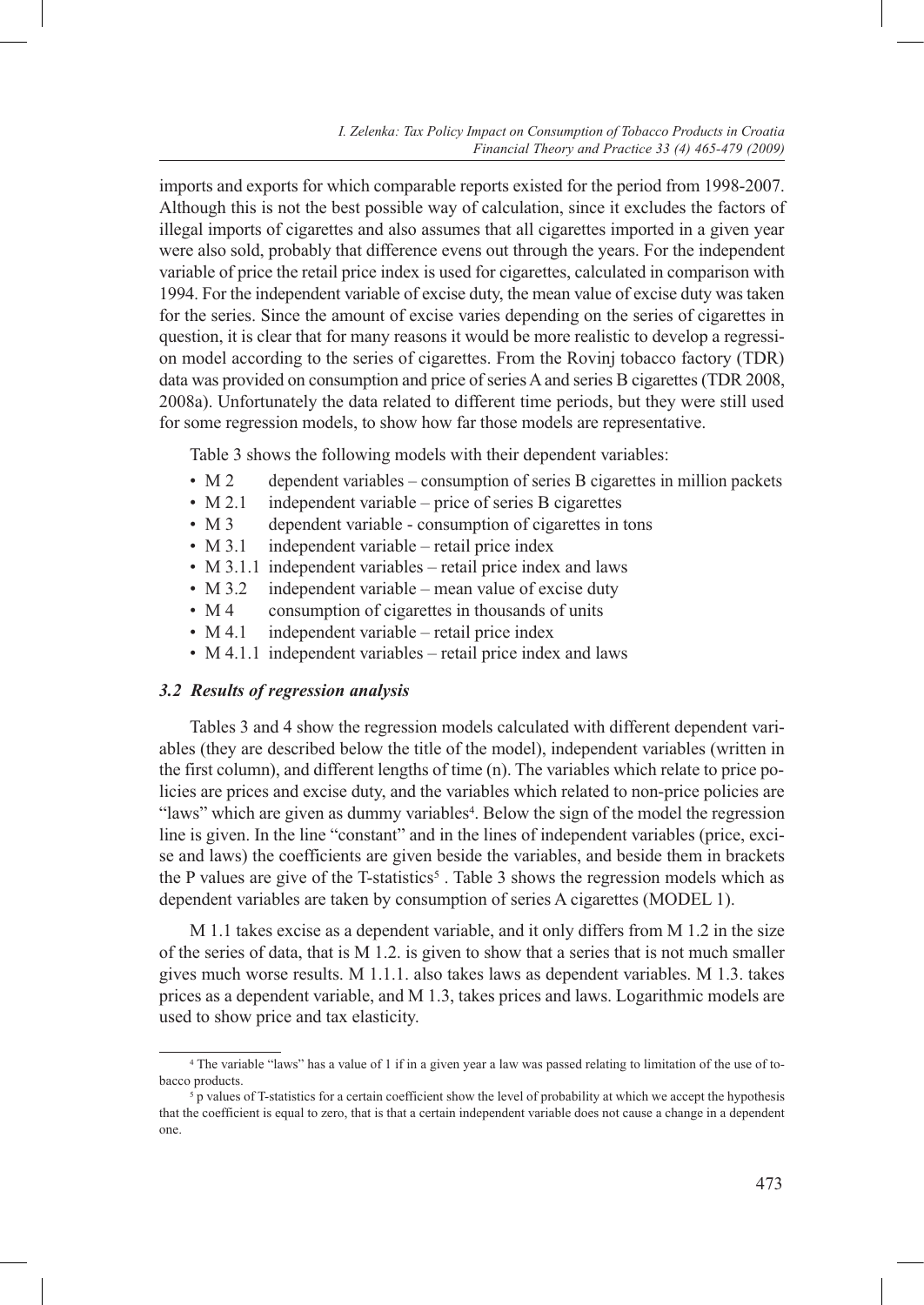|                                                | Table 3 Regression model of consumption of Series A cigarettes, 1998-2008 |                       |                                   |                                    |                         |                         |                       |                                        |                                    |
|------------------------------------------------|---------------------------------------------------------------------------|-----------------------|-----------------------------------|------------------------------------|-------------------------|-------------------------|-----------------------|----------------------------------------|------------------------------------|
| (dependent<br>variable)<br>Model               | million packets A)<br>(consumption of<br>M1.1.                            | $_{\rm LOG}$<br>NI.   | M1.1.1.                           | $\frac{10G}{M11.1}$                | M1.2.                   | M1.3.                   | 10G<br>M1.3.          | M1.3.1.                                | LOG M1.3.1.                        |
| Independent<br>variable                        | $y = -14.36x +$<br>212.2                                                  | $y = -0.1x + 5.36$    | $-32x_2 + 232$<br>$y = -15.39x_1$ | $y = -0.1x_1 - 0.2x_2$<br>$+ 5.48$ | $y = -0.22x +$<br>103.6 | $y = -44.x + 660$       | $y = -0.26x + 8.34$   | $-15.25x_2 + 661.4$<br>$y = -42.44x_1$ | $y = -0.26x_1 - 0.1x_2$<br>$+8.35$ |
| Constant                                       | $(5.2E-06)$<br>212.2                                                      | $(4.67E-12)$<br>5.359 | $(9.57E-06)$<br>231.87            | $(6.28E-11)$<br>5.4825             | $(5.87E-05)$<br>103.57  | $(8.36E-05)$<br>660.041 | $(1.91E-07)$<br>8.343 | $661.427$ (0.0001)                     | $(5.65E-07)$<br>8.351              |
| $Price - A$                                    |                                                                           |                       |                                   |                                    |                         | (0.0006)<br>$-44.028$   | (0.0006)<br>$-0.259$  | (0.0009)<br>$-42.44$                   | (0.001)<br>$-0.256$                |
| $Exercise - A$                                 | $-14.359$<br>(0.01)                                                       | $-0.095$<br>$(0.01)$  | $-15.386$<br>(0.006)              | $(0.007)$<br>$-0.102$              | $-0.215$<br>$(0.894)$   |                         |                       |                                        |                                    |
| Laws                                           |                                                                           |                       | (0.182)<br>$-32.031$              | $-0.199$<br>(0.21)                 |                         |                         |                       | (0.423)<br>$-15.247$                   | (0.49)<br>$-0.08$                  |
| $\mathbf{\tilde{R}}^2$                         | 0.461                                                                     | 0.46                  |                                   |                                    | 0.03                    | 0.674                   | 0.673                 |                                        |                                    |
| $\overline{\mathcal{R}}^2$                     |                                                                           |                       | 0.463                             | 0.448                              |                         |                         |                       | 0.634                                  | 0.626                              |
| $\hat{\tilde{\sigma}}$                         | 41.614                                                                    | 0.278                 | 39.763                            | 0.268                              | 9.94                    | 32.358                  | 0.216                 | 32.816                                 | 0.221                              |
| $\mathbf{u}$                                   | $\overline{13}$                                                           | $\mathbf{L}$          | $\overline{13}$                   | $\mathbf{L}$                       | ${}^{\circ}$            | $\overline{13}$         | $\mathbf{L}$          | $\overline{13}$                        | 13                                 |
| SST                                            | 35,334                                                                    | 1.57                  | 35,334                            | 1.57                               | 595.34                  | 35,334                  | 1.571                 | 35,334                                 | 1.57                               |
| <b>SSR</b>                                     | 16,285                                                                    | 0.72                  | 19,523                            | 0.85                               | 1.875                   | 23,817                  | 1.056                 | 24,565                                 | 1.08                               |
| SSE                                            | 19,049                                                                    | 0.84                  | 15,811                            | 0.723                              | 593.46                  | 11,517                  | 0.514                 | 10,769                                 | 0.489                              |
| $\mathbf p$ value of $\mathbf F$<br>statistics |                                                                           |                       | 0.017                             | 0.02                               |                         |                         |                       | $0.002$                                | 0.003                              |
|                                                |                                                                           |                       |                                   |                                    |                         |                         |                       |                                        |                                    |

*I. Zelenka: Tax Policy Impact on Consumption of Tobacco Products in Croatia Financial Theory and Practice 33 (4) 465-479 (2009)*

Source: author's calculation *Source: author's calculation*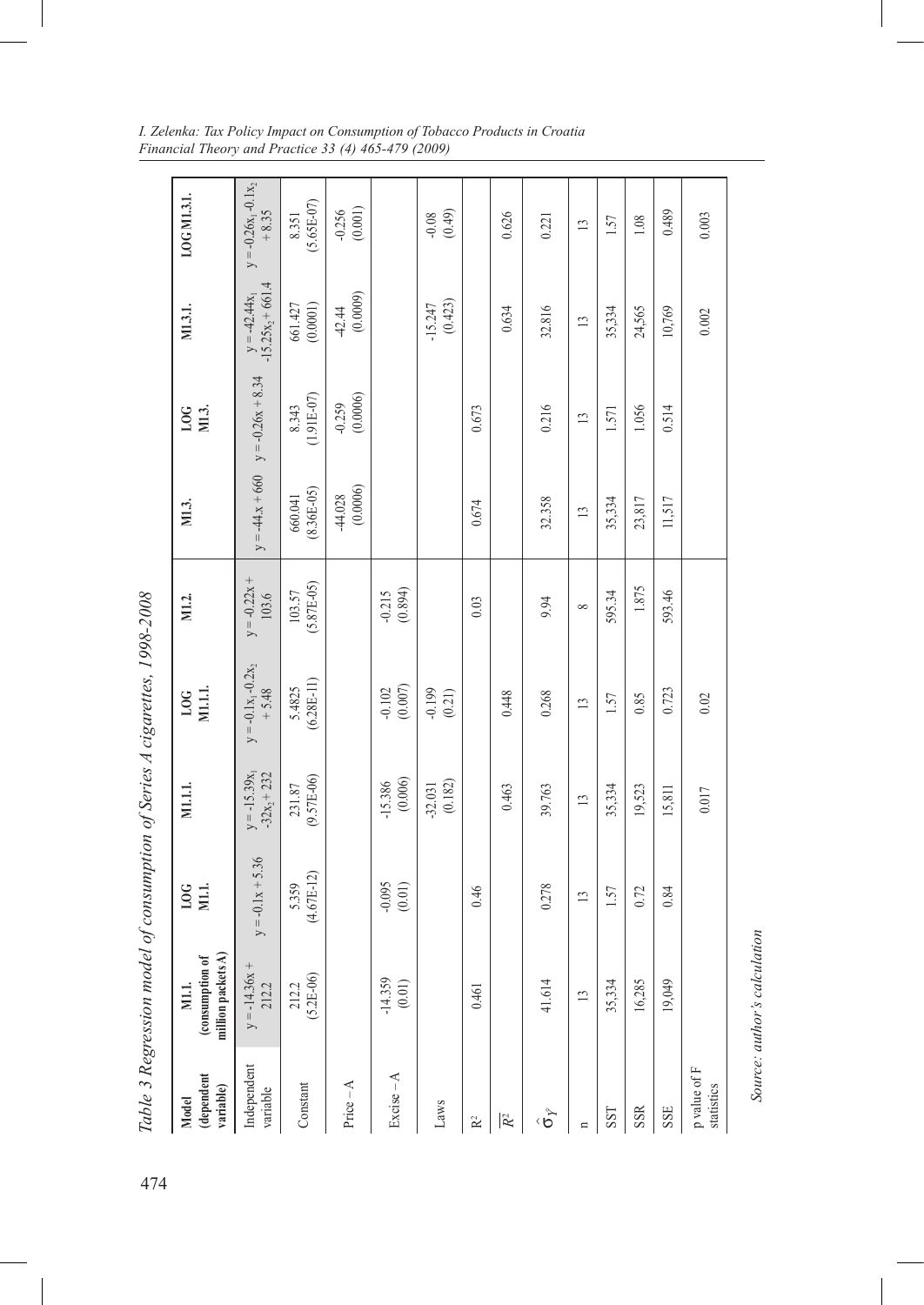| Table 4 Regression models of consumption of series B cigarettes and total consumption of cigarettes, 1999-2008 |                                                |                                  |                         |                                     |                          |                                           |                                                    |                                          |
|----------------------------------------------------------------------------------------------------------------|------------------------------------------------|----------------------------------|-------------------------|-------------------------------------|--------------------------|-------------------------------------------|----------------------------------------------------|------------------------------------------|
| (dependent variable)<br>Model                                                                                  | million packets B)<br>(consumption of<br>M2.1. | (consumption,<br>M 3.1.<br>tons) | M3.1.<br><b>DO</b>      | M3.11<br>$_{\rm LOG}$               | M3.2.<br>LOG             | (consumption,<br>pieces)<br>M 4.1.<br>10G | M4.1.1.                                            | LOG M 4.1.1.                             |
| Independent variable                                                                                           | $y = 4.36x$<br>$+174.91$                       | $y = -17.75x$<br>$+11.402$       | $y = -0.002x$<br>$+9.4$ | $y = -0.002x$<br>$-0.07x_2$<br>+9.5 | $y = -0.002x$<br>$+8.98$ | $y = -0.003x$<br>$+16.38$                 | $+13.542.220$<br>$-1.272.98x_2$<br>$y = -25.48x_1$ | $y = -0.003x_1$<br>$-0.17x_2$<br>+ 16.53 |
| Constant                                                                                                       | (0.00065)<br>174.909                           | $(9.98E-05)$<br>11.402           | $(6.09E-11)$<br>9.392   | $(4.33E-10)$<br>9.45                | $(1.69E-13)$<br>8.98     | $(5.39E-10)$<br>16.384                    | 13.542.220<br>(0.005)                              | $(2.36E-09)$<br>16.53                    |
| $Price - B$                                                                                                    | $4.362$<br>(0.1)                               |                                  |                         |                                     |                          |                                           |                                                    |                                          |
| Retail price index                                                                                             |                                                | $-17.746$<br>$(0.05)$            | $-0.002$<br>$(0.07)$    | $-0.002$<br>(0.05)                  |                          | $-0.0026$<br>(0.29)                       | (0.164)<br>$-25.479$                               | $-0.003$<br>(0.21)                       |
| Mean value of excise<br>duty                                                                                   |                                                |                                  |                         |                                     | $-0.0023$<br>(0.83)      |                                           |                                                    |                                          |
| Laws                                                                                                           |                                                |                                  |                         | (0.17)<br>$-0.07$                   |                          |                                           | $-1.272.984$<br>(0.166)                            | (0.138)<br>$-0.17$                       |
| $\mathbf{R}^2$                                                                                                 | 0.334                                          | 0.38                             | 0.35                    |                                     | 0.05                     | 0.135                                     |                                                    |                                          |
| $\overline{R^2}$                                                                                               |                                                |                                  |                         | 0.368                               |                          |                                           | 0.21                                               | 0.2                                      |
| $\hat{\sigma}$                                                                                                 | 12.721                                         | 633.86                           | 0.08                    | 0.07                                | $\overline{0}$           | 0.187                                     | 1.300.812                                          | 0.169                                    |
| $\mathbf{u}$                                                                                                   | $\circ$                                        | $\equiv$                         | $\equiv$                | $\equiv$                            | $\overline{10}$          | $\equiv$                                  | $\equiv$                                           | $\equiv$                                 |
| SST                                                                                                            | 1,703                                          | 5,200,556                        | 0.08                    | 0.08                                | 0.0825                   | 0.326                                     | $1.94E + 13$                                       | 0.326                                    |
| SSR                                                                                                            | 570                                            | 1,986,328                        | 0.03                    | 0.04                                | 0.0005                   | 0.044                                     | $7.52E + 12$                                       | 0.124                                    |
| SSE                                                                                                            | 1,132                                          | 3,214,228                        | 0.05                    | 0.04                                | 0.08207                  | 0.282                                     | $1.18E + 13$                                       | 0.2                                      |
| p value of F statistics                                                                                        |                                                |                                  |                         | 0.083                               |                          |                                           | 0.178                                              | 0.185                                    |
| Source: author's calculation                                                                                   |                                                |                                  |                         |                                     |                          |                                           |                                                    |                                          |

*I. Zelenka: Tax Policy Impact on Consumption of Tobacco Products in Croatia Financial Theory and Practice 33 (4) 465-479 (2009)*

475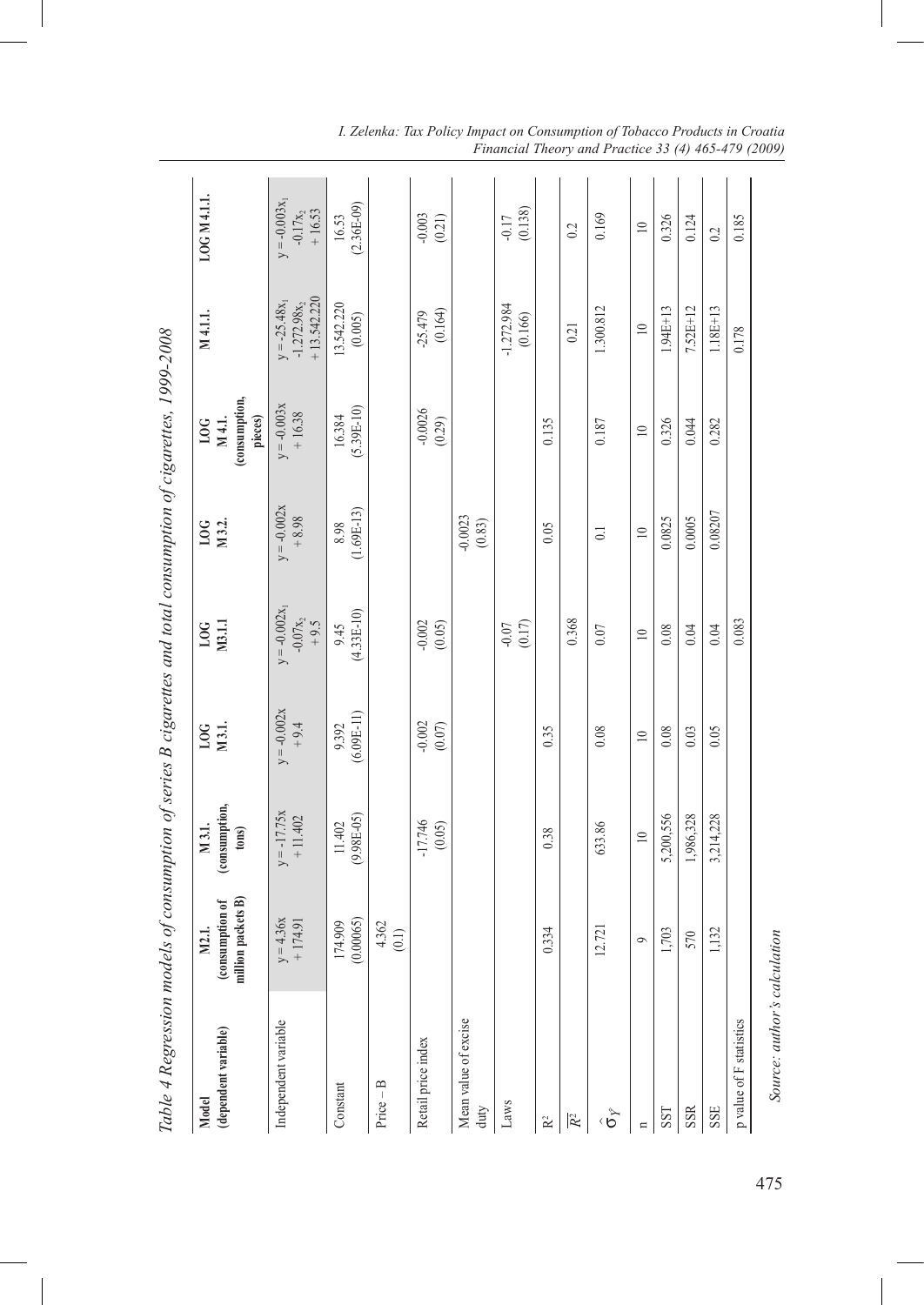In all models it was shown that consumption is negatively elastic in relation to price, excise and laws, although very low in terms of absolute values.<sup>6</sup> The largest absolute value was of price elasticity of consumption of series A cigarettes (-0.259) and it will be shown that that model was also the most representative (M 1.3). The determinant coefficient and the adjusted determinant coefficients were greatest in the models M 1 which as a dependent variable took consumption of series A cigarettes in million packets. The determinant coefficient is around 0.6 with the exception of model M 1.2, where it is extremely low at 0.03. As was mentioned before, this model was calculated to show that the result in the regression model with the same variables and values but a smaller series of data is much worse or it may be concluded that the model is not representative at all. This is precisely the reason why the other models, where data were not available for several years, do not show much representativeness.

The most representative model for Series A, model 1.3. shows that if the price of cigarettes increases by one kuna, consumption will fall by 44 million packets. From this logarithmic model the reduction was 25%, which also seems to be in line with the graphs, where it may be seen that consumption fell by 50%, and at the same time the price rose by about 4 kunas.

*Graph 7 Movements of consumption (left axis, tons), and retail price index (right axis), 1998-2007*



*Source: author's calculation*

According to the T-test, the most significant variable within model M 1 is the price of cigarettes, although excise duty proved to be very important too. Before Graph 2 shown it is shown that prices and excise duty for series A in principle move in the same directi-

<sup>&</sup>lt;sup>6</sup> Regression coefficients with independent variables,  $\hat{\beta}_1, ..., \hat{\beta}_n$ , show absolute average change of dependent variables when the independent variable rises by one unit. Also, when we logarithmatize the original series of data they will prove suitable for a more precise calculation of elasticity. More precisely, they will show the average percentage change in dependent variables when the independent variable rises by one unit.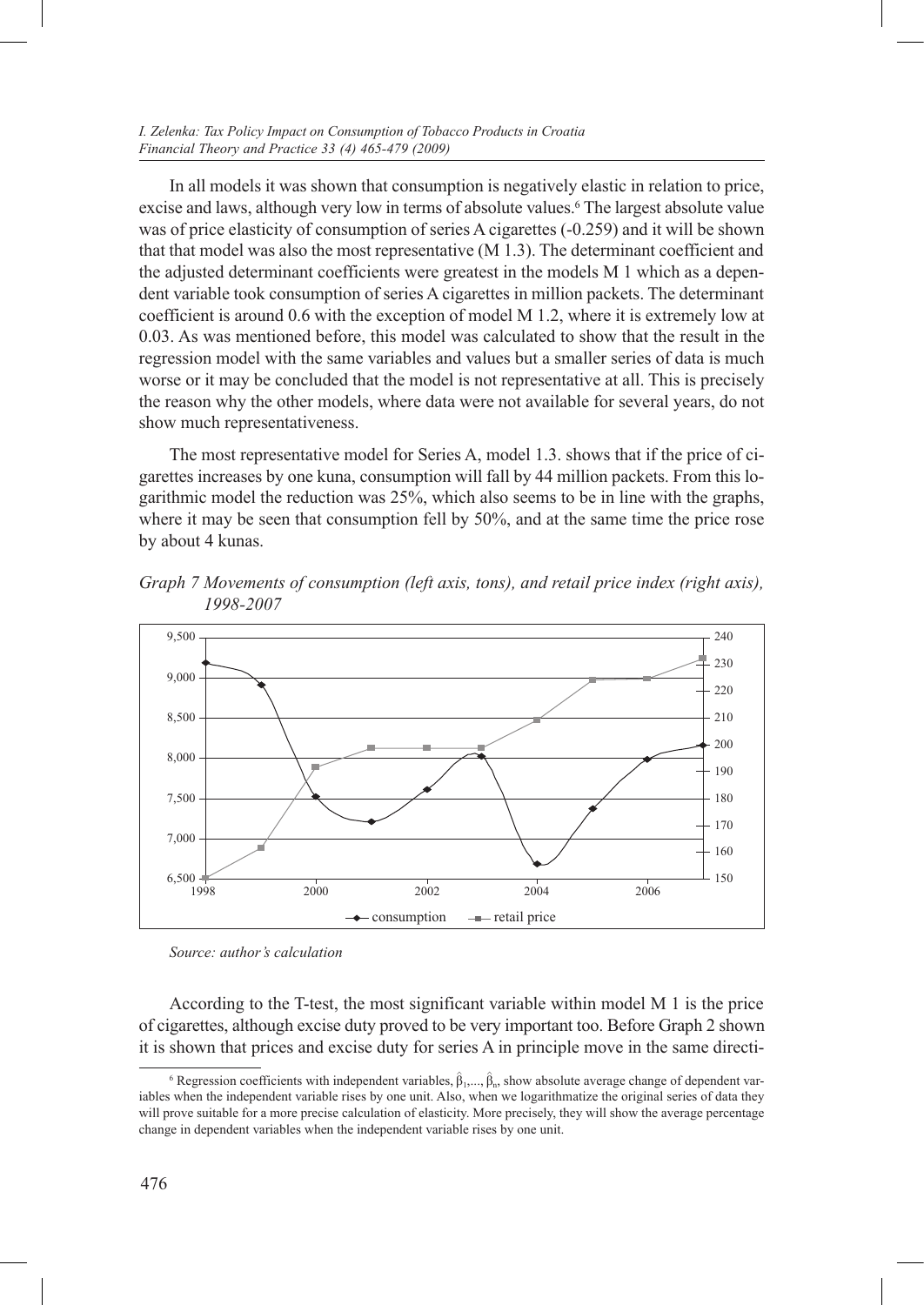on, with the exception of the period from 2005 to 2007. Naturally the model using price as an independent variable is better, since consumers react to prices and not to excise duty. The variable "laws" proves to be less significant.

Model M 2 proved to be bad. The reason for this may be the small series of data or that this group of cigarettes are consumed most and it is assumed that a certain amount of people, due to growth of purchasing power and a rise in living standards, moved from the popular group of the cheapest cigarettes to consumption of the standard group.

Models M 3 and M 4 proved to be fairly unrepresentative. However, M 3, which takes quantity in tons as a dependent variable, is more representative, and the most significant independent variable was again shown to be the retail price index, and with 93% certainty it may be said that the variable "laws" causes a fall in consumption. More precisely if the retail price index rises by 1, which means that the retail price has risen by 1%, consumption will fall by 0.2%, and if in a certain year a law is passed to limit the use of tobacco products, consumption will be reduced by 7%.

*Graph 8 Movements of consumption (left axis, tons) and excise duty (right axis, kunas), 1998-2007*



*Source: author's calculation*

Although the models differ for the real reasons give, still a final visual presentation of the effect of excise duty (through the price) on cigarette consumption is shown in Graphs 7 and 8.

### **4 Conclusion**

The only regression model which was really shown to be representative is the one relating to consumption of series A cigarettes. From the results it is clear that the reason for this is the quality and size of data. Many assumptions were confirmed from it, such as: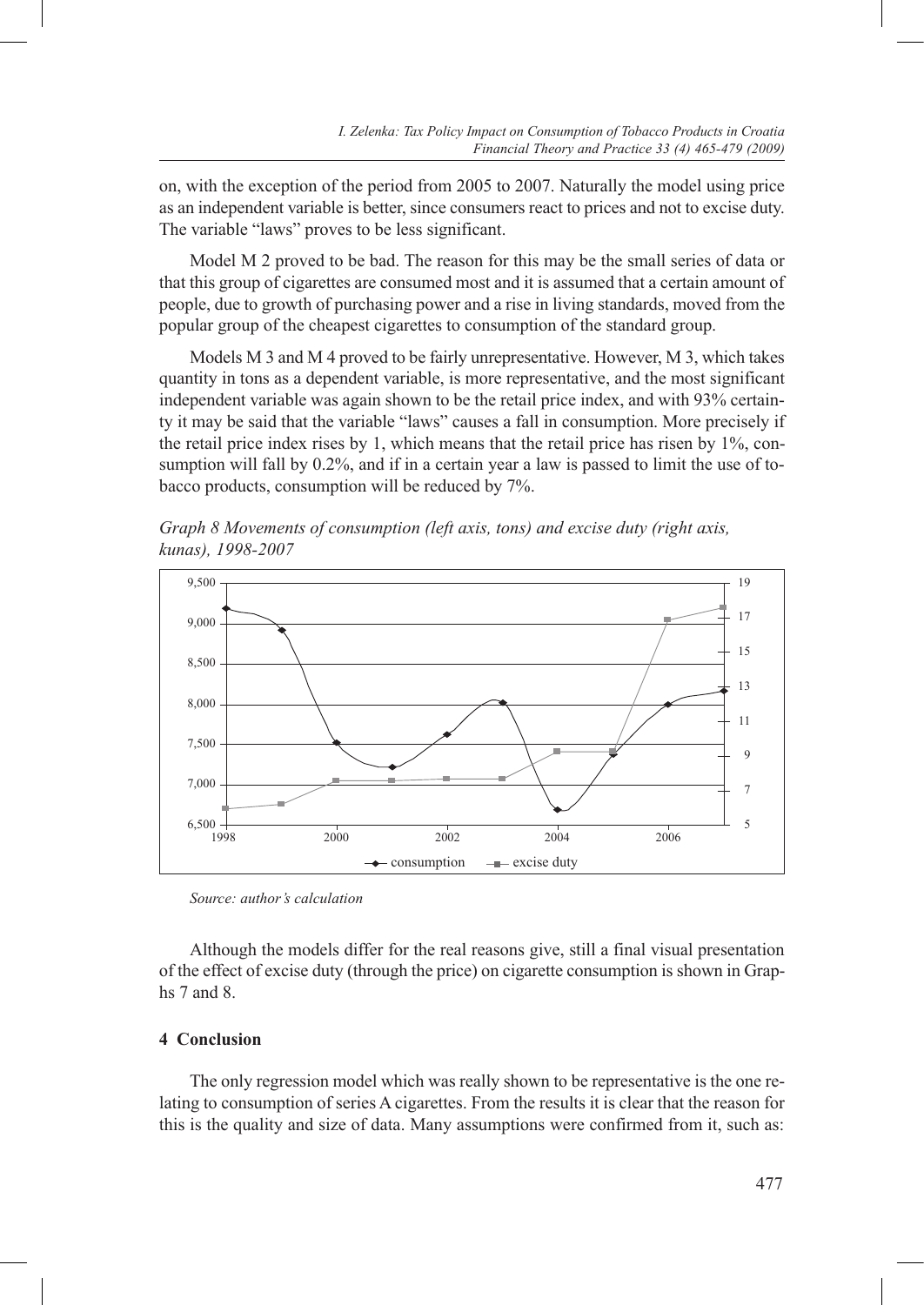the negative and, in terms of absolute value, low price elasticity (for the reasons given before of addiction and lack of close substitutes), the small effect of the variable of laws, seen from the p value of the T statistics (for the reasons given before of the rapid changes in laws and the failure to implement them).

The other regression models are not so representative, since the data from M 1 are on a lower level (more detailed). Since different amounts of excise duty are imposed on various series of cigarettes it would be best to look at consumption by series. According to the collected experience of other countries, one of the important questions is what the reduction in consumption actually consists of. Is it that smokers have reduced the amount they smoke, is it non-smokers who have not even begun to smoke or smokers who have stopped smoking? This kind of data has not been collected in Croatia, and data on consumption of tobacco products have only been collected systematically since 2006, which at this time is too short a time period to create a regression model.

Various reasons for a fall in consumption of cigarettes are given. The regression models confirm the assumption that they do actually cause a fall in consumption since all of them, shown as variables, have a negative sign. Only systematic research, a longer period of time and a lower level of data may give an even better answer about how tax policies really affect cigarette consumption.

#### **LITERATURE**

**European** Commission Directive on advertising and sponsorship of tobacco products; 2003/23/EC; March 25, 2003.

**DZS.** *Statistička izvješća* 1187/2003, 1200/2004, 1255/2005, 1287/2006, 1317/2007, 1347/2008. Interni podaci.

**DZS, 1998-2008.** Statistika vanjske trgovine (Tabela 46: Uvoz po proizvodima carinske tarife (CT) i zemljama podrijetla; Tabela 46: Izvoz po poroizvodima carinske tarife (CT) i zemljama podrijetla); Tabela 45: Uvoz po proizvodima carinske tarife (CT) i zemljama podrijetla.

**Galetić, F., 2008.** *Elastičnost ponude i potražnje* [online]. Available from: [http:// web.efzg.hr/dok/EPO/fgaletic/materijali/ELASTIČNOST%20PONUDE%20I%20 POTRAŽNJE.ppt].

**Gilpin, E. A. [et al.], 2006.** "What contributed to the major decline in per capita cigarette consumption during California's comprehensive tobacco control programme?" [online]. *Jurnal List- Tobacco Control,* 15 (4), 308-316. Available from: [http://www.ncbi. nlm.nih.gov/pmc/articles/PMC2563607/].

**Goel, R. K. and Nelson, M. A., 2008.** *Global efforts to combat smoking*. Aldershot: Ashgate.

**Hariss, J. E., 1987.** "The 1983 Increase in the Federal Cigarette Excise Tax" [online] in: L. H. Summers, ed. *Tax Policy and the Economy*. New York: MIT Press, 87-112. Available from: [http://www.nber.org/chapters/c10930].